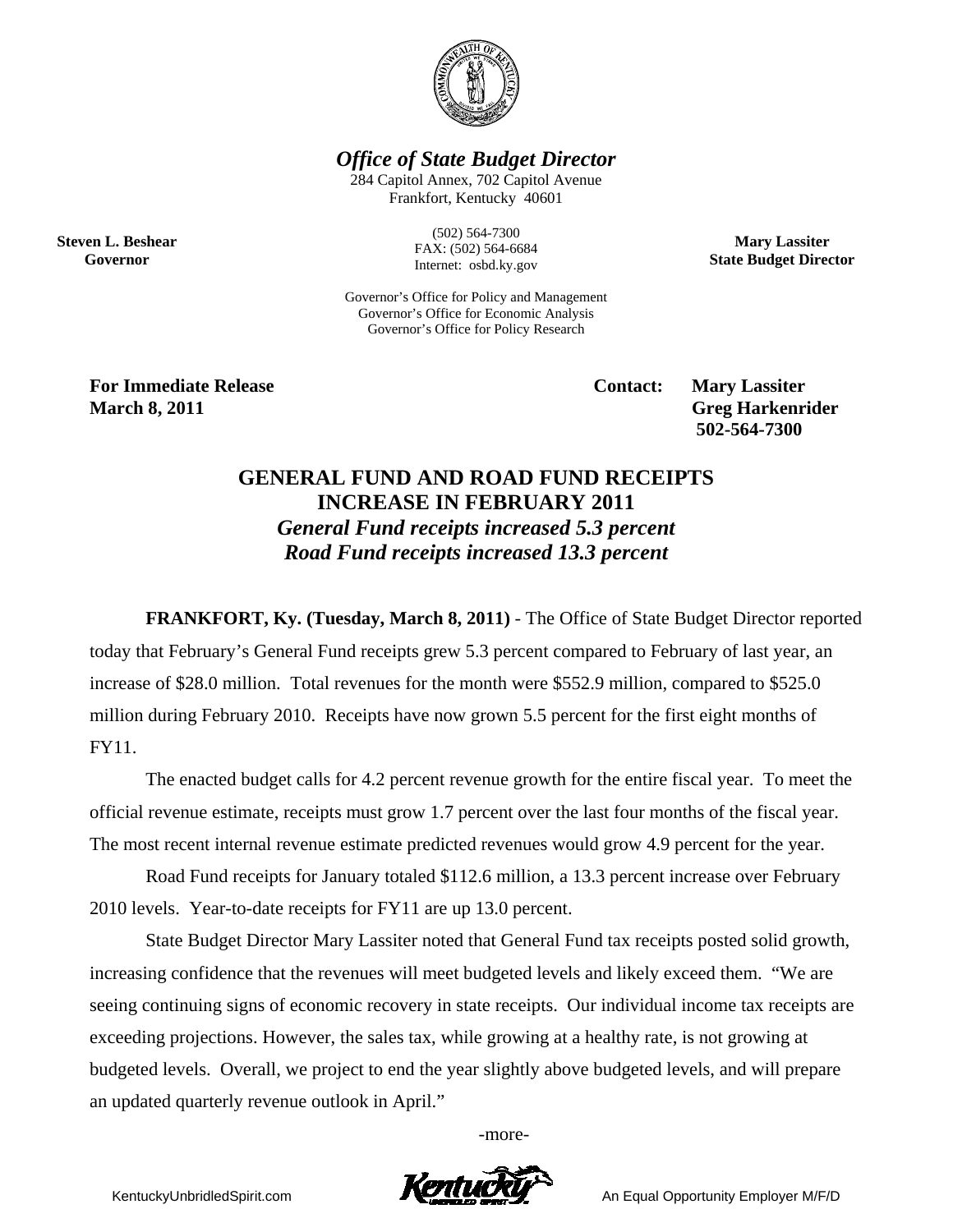Among the major accounts:

- Sales and use tax receipts increased 1.4 percent for the month and have grown 4.0 percent year-to-date.
- Corporation income tax receipts rose \$6.0 million and have increased 28.9 percent for the year.
- Individual income tax collections rose 5.0 percent in February and have grown 6.1 percent though the first eight months of FY11.
- Property tax collections increased 17.4 percent, primarily due to timing differences in the collection and remittance of tax receipts, but are down 0.8 percent year-to-date.
- Cigarette tax receipts fell 11.4 percent and have now fallen 5.6 percent year-to-date.
- Coal severance tax receipts grew 23.1 percent and are up 13.3 percent through the first eight months of the fiscal year.

Road Fund receipts grew 13.3 percent in February 2011 with collections of \$112.6 million. The official Road Fund revenue estimate call for an increase in revenues of 5.3 percent for the fiscal year. Based on year-to-date tax collections, revenues can decline 8.4 percent for the remainder of FY11 and meet the estimate. Among the accounts, motor fuels rose 9.1 percent. Motor vehicle usage revenue increased 39.1 percent, and license and privilege receipts fell 2.9 percent.

-30-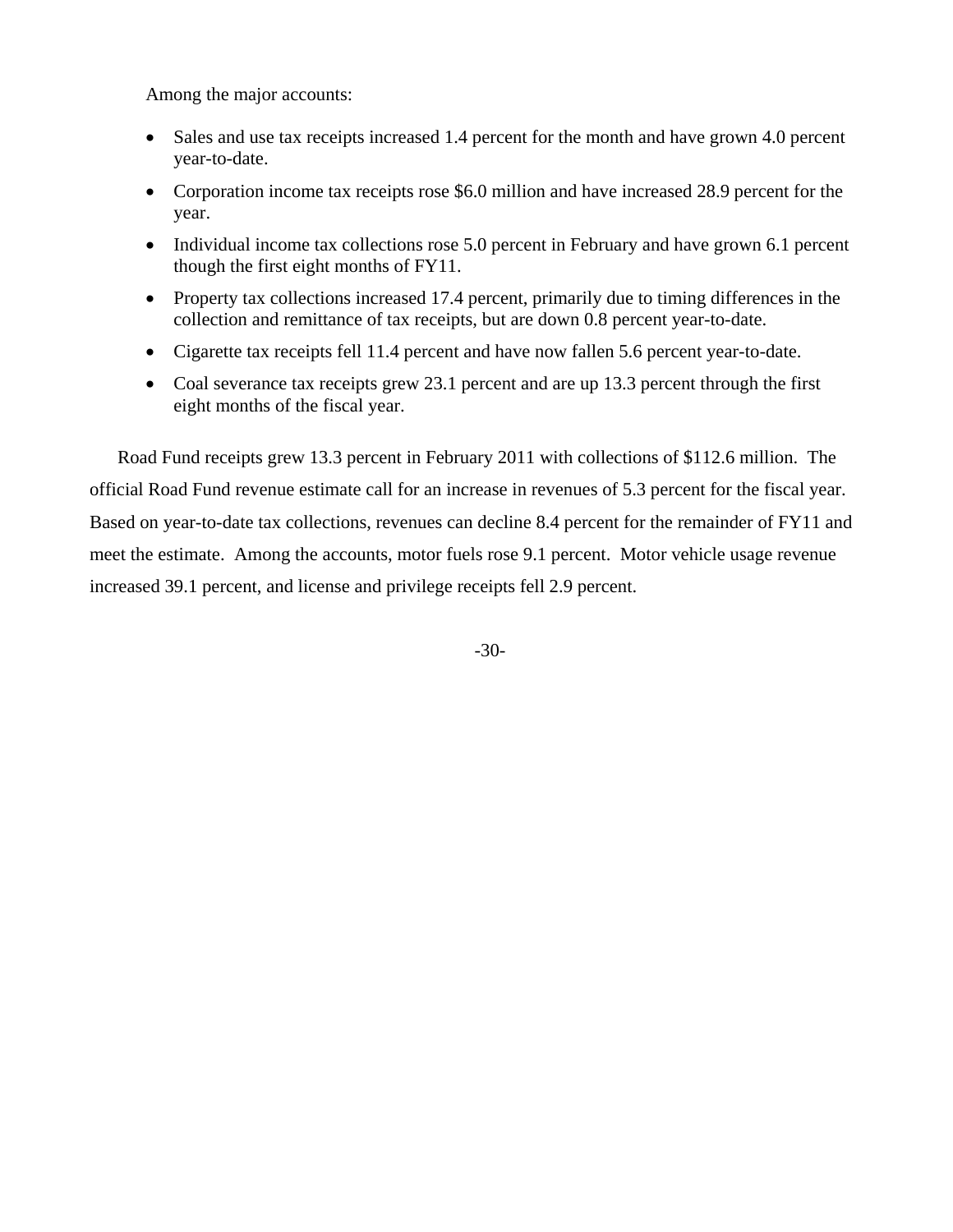## **KENTUCKY STATE GOVERNMENT REVENUE 1. GENERAL FUND REVENUE**

|                                      | <b>FEBRUARY</b> |               |                     | <b>JULY THROUGH FEBRUARY</b> |                 |          |  |
|--------------------------------------|-----------------|---------------|---------------------|------------------------------|-----------------|----------|--|
|                                      | 2011            | 2010          | % Change            | FY 2011                      | FY 2010         | % Change |  |
| <b>TOTAL GENERAL FUND</b>            | \$552,949,512   | \$524,988,512 | 5.3%                | \$5,650,770,499              | \$5,354,373,185 | 5.5%     |  |
| Tax Receipts                         | \$527,603,107   | \$501,296,877 | 5.2%                | \$5,448,643,904              | \$5,149,862,498 | 5.8%     |  |
| Sales and Gross Receipts             | \$235,461,760   | \$227,829,856 | 3.3%                | \$2,303,889,300              | \$2,228,931,754 | 3.4%     |  |
| <b>Beer Consumption</b>              | 376,051         | 469,546       | $-19.9%$            | 4,100,232                    | 4,114,614       | $-0.3%$  |  |
| Beer Wholesale                       | 3.114.477       | 3.159.759     | $-1.4%$             | 35,320,565                   | 34,711,297      | 1.8%     |  |
| Cigarette                            | 17,834,758      | 20,128,217    | $-11.4%$            | 171,145,295                  | 181,230,726     | $-5.6%$  |  |
| <b>Distilled Spirits Case Sales</b>  | 6,029           | 6,036         | $-0.1%$             | (268, 797)                   | 73,567          |          |  |
| <b>Distilled Spirits Consumption</b> | 597,593         | 596,980       | 0.1%                | 7,421,942                    | 7,251,053       | 2.4%     |  |
| <b>Distilled Spirits Wholesale</b>   | 1,449,739       | 1,450,505     | $-0.1%$             | 19,085,609                   | 18,607,930      | 2.6%     |  |
| Insurance Premium                    | 26,142,939      | 18,342,168    | 42.5%               | 66,597,673                   | 58,461,534      | 13.9%    |  |
| Pari-Mutuel                          | 95,735          | 92.699        | 3.3%                | 2.780.861                    | (888, 101)      |          |  |
| Race Track Admission                 | $\Omega$        | 14,938        | $-100.0%$           | 146,651                      | 152,816         | $-4.0%$  |  |
| Sales and Use                        | 178,085,431     | 175,627,145   | 1.4%                | 1,930,289,416                | 1,855,787,749   | 4.0%     |  |
| Wine Consumption                     | 163,827         | 143,362       | 14.3%               | 1,744,201                    | 1,657,867       | 5.2%     |  |
| Wine Wholesale                       | 827,919         | 713,461       | 16.0%               | 9,407,455                    | 8,450,852       | 11.3%    |  |
| <b>Telecommunications Tax</b>        | 5,170,939       | 5,400,323     | $-4.2%$             | 41,738,615                   | 45,053,002      | $-7.4%$  |  |
| <b>Other Tobacco Products</b>        | 1,597,407       | 1,667,985     | $-4.2%$             | 14,301,016                   | 14,054,044      | 1.8%     |  |
| Floor Stock Tax                      | (1,084)         | 16,733        | ---                 | 78,566                       | 212,804         | $---$    |  |
| License and Privilege                | \$44.292.490    | \$47,150,259  | $-6.1%$             | \$357,215,241                | \$283,307,765   | 26.1%    |  |
| Alc. Bev. License Suspension         | 36,115          | 56,500        | $-36.1%$            | 268,470                      | 313,475         | $-14.4%$ |  |
| Coal Severance                       | 26,547,637      | 21,557,259    | 23.1%               | 192,073,863                  | 169,522,712     | 13.3%    |  |
| <b>Corporation License</b>           | 316,983         | (21, 445)     | $---$               | 9,675,820                    | 2,222,796       | 335.3%   |  |
| <b>Corporation Organization</b>      | 0               | 0             | $---$               | 50,475                       | 134,359         | $-62.4%$ |  |
| <b>Occupational Licenses</b>         | 8,397           | 10,959        | $-23.4%$            | 80,926                       | 92,651          | $-12.7%$ |  |
| Oil Production                       | 654,495         | 432,214       | 51.4%               | 5,033,454                    | 4,936,817       | 2.0%     |  |
| Race Track License                   | 4,725           | 3,850         | 22.7%               | 213,475                      | 221,850         | $-3.8%$  |  |
| <b>Bank Franchise Tax</b>            | 5,288,430       | 6,313,779     | $-16.2%$            | 8,473,515                    | 6,182,841       |          |  |
| <b>Driver License Fees</b>           | 46,386          | 46,976        | $-1.3%$             | 401,835                      | 390,121         | 3.0%     |  |
| <b>Minerals Severance</b>            | 673,360         | 622,549       | 8.2%                | 9,383,424                    | 9,264,775       | 1.3%     |  |
| <b>Natural Gas Severance</b>         | 1,887,480       | 3,411,055     | $-44.7%$            | 15,799,901                   | 13,999,679      | 12.9%    |  |
| <b>Limited Liability Entity</b>      | 8,828,482       | 14,716,564    | $-40.0%$            | 115,760,083                  | 76,025,688      | 52.3%    |  |
| Income                               | \$213,178,640   | \$197,038,478 | 8.2%                | \$2,298,314,754              | \$2,144,211,656 | 7.2%     |  |
| Corporation                          | (2, 294, 690)   | (8,240,728)   | $\overline{a}$      | 132,447,797                  | 102,768,023     | 28.9%    |  |
| Individual                           | 215,473,330     | 205,279,205   | 5.0%                | 2,165,866,957                | 2,041,443,634   | 6.1%     |  |
| Property                             | \$27,699,389    | \$23,587,654  | 17.4%               | \$440,199,107                | \$443,860,804   | $-0.8%$  |  |
| Building & Loan Association          | 7,971           | 7,156         | 11.4%               | (45, 209)                    | 98,299          |          |  |
| General - Real                       | 10,004,595      | 8,338,086     | 20.0%               | 236,176,806                  | 237,646,033     | $-0.6%$  |  |
| General - Tangible                   | 11,918,685      | 10,465,040    | 13.9%               | 147,493,346                  | 140,179,316     | 5.2%     |  |
| <b>Omitted &amp; Delinquent</b>      | 3,264,903       | 2,612,353     | 25.0%               | 21,783,403                   | 18,312,031      | 19.0%    |  |
| <b>Public Service</b>                | 2,230,618       | 1,966,878     | 13.4%               | 33,747,760                   | 46,716,700      | $-27.8%$ |  |
| Other                                | 272,618         | 198,141       | 37.6%               | 1,043,002                    | 908,424         | 14.8%    |  |
| Inheritance                          | \$4.118.335     | \$2,663,935   | 54.6%               | \$27,207,709                 | \$26,406,770    | 3.0%     |  |
| Miscellaneous                        | \$2,852,494     | \$3.026.694   | $-5.8%$             | \$21,817,794                 | \$23.143.749    | $-5.7%$  |  |
| <b>Legal Process</b>                 | 1,713,617       | 1,725,964     | $-0.7\%$            | 13,299,109                   | 14,692,257      | $-9.5%$  |  |
| T. V. A. In Lieu Payments            | 1,134,733       | 1,200,142     | $-5.5%$             | 8,453,091                    | 8,334,380       | 1.4%     |  |
| Other                                | 4,144           | 100,588       | $-95.9%$            | 65,593                       | 117,111         | $-44.0%$ |  |
| <b>Nontax Receipts</b>               | \$24,047,900    | \$22,960,820  | 4.7%                | \$198,791,105                | \$202,167,662   | $-1.7%$  |  |
| Departmental Fees                    | 2,601,421       | 2,630,675     | $-1.1%$             | 16,705,200                   | 17,028,535      | $-1.9%$  |  |
| <b>PSC Assessment Fee</b>            | (210, 298)      | 5,496         | $\qquad \qquad - -$ | 8,706,036                    | 8,331,188       | 4.5%     |  |
| Fines & Forfeitures                  | 2,028,502       | 2,017,270     | 0.6%                | 17,045,719                   | 19,588,849      | $-13.0%$ |  |
| Interest on Investments              | 50,943          | 61,962        | $-17.8%$            | 448,241                      | 555,389         | $-19.3%$ |  |
| Lottery                              | 17,500,000      | 17,500,000    | 0.0%                | 129,500,000                  | 127,000,000     | 2.0%     |  |
| Sale of NOx Credits                  | 0               | 0             | ---                 | 22,513                       | 601,430         | ---      |  |
| Miscellaneous                        | 2,077,333       | 745,417       | 178.7%              | 26,363,395                   | 29,062,272      | $-9.3%$  |  |
| Redeposit of State Funds             | \$1,298,505     | \$730,814     | 77.7%               | \$3,335,491                  | \$2,343,024     | 42.4%    |  |